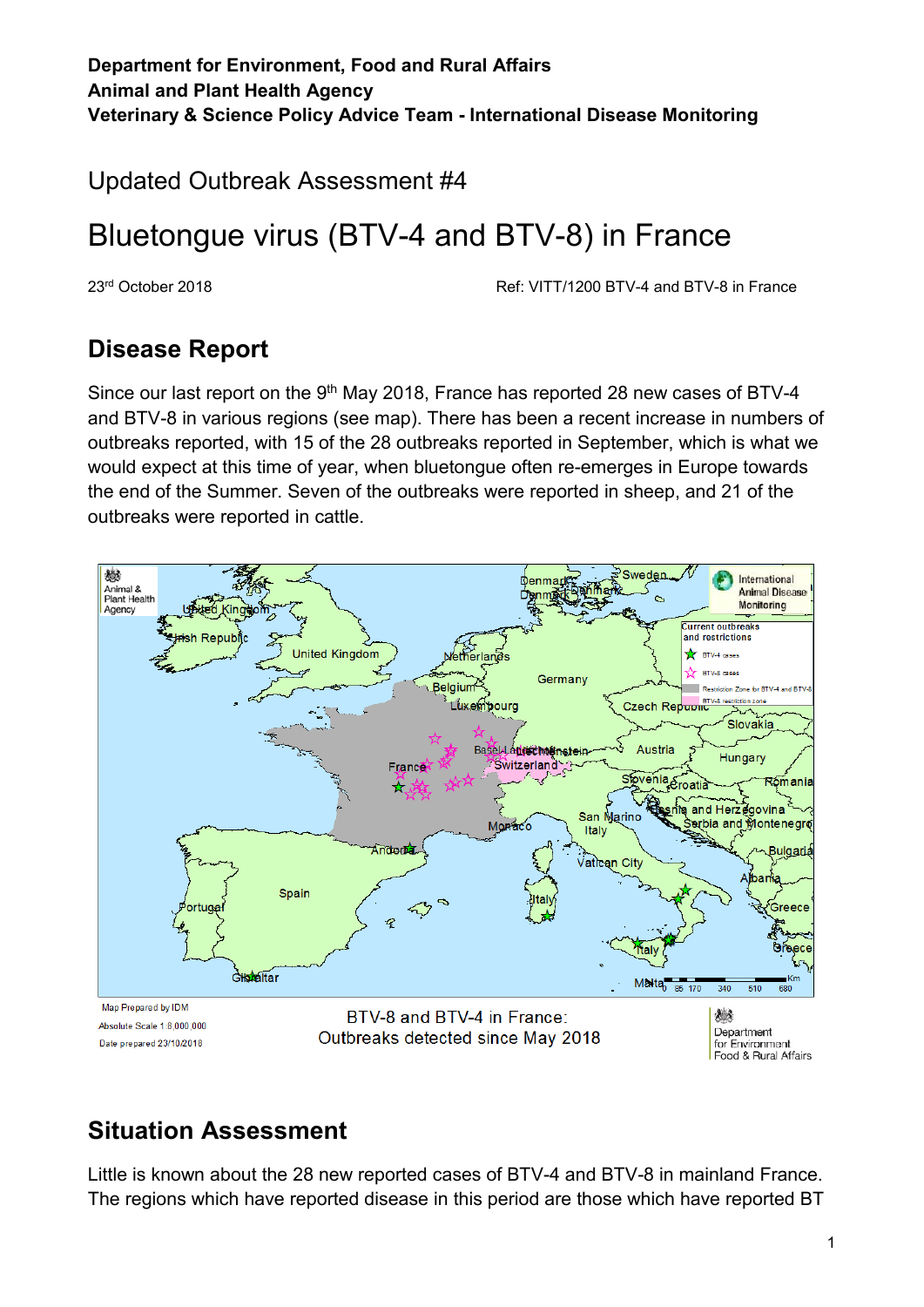#### **Department for Environment, Food and Rural Affairs Animal and Plant Health Agency Veterinary & Science Policy Advice Team - International Disease Monitoring**

most frequently in the past three years. In the majority of these reports, the cattle and sheep tested were the only animals affected, which suggests that they may be clinical reports. There are no reports of wider spread to other parts of France nor information about wider virus circulation. The French authorities have confirmed they will only report bluetongue cases to the OIE every 6 months, therefore, we rely on the ADNS system and the French epidemiological platform for more up-to-date reports.

In this period, there have also been reports of BTV-4 in Italy (15), Spain (2), Portugal (1), Cyprus (2) and BTV-8 Switzerland (3), and BTV-1 in Italy (14). In October, Italy has also reported nine outbreaks of BTV-3 in Sardinia in sheep and goats. This is the first report of this serotype, BTV-3, in Sardinia. BTV-3 was first reported in the north of Tunisia in 2016, and then had been identified in the north of Sicily in 2017. There is currently no inactivated vaccine available for this serotype.

Switzerland reported an outbreak of BTV-8 in August, in cattle that were showing clinical signs. This was at a location 3km from the French border.

Average temperatures in the past two months in Northern France and Southern England have been on or above the threshold for vector transmission (12°C).

Trade in susceptible species may continue to other Member States, provided the animals are vaccinated or naturally immune against both BTV-4 and BTV-8 and transport has been treated with insecticide. Some countries may agree under a bilateral arrangement to accept animals which have not been vaccinated or are not naturally immune but are moved during the low vector activity season. The UK has no such arrangement with France and therefore these unvaccinated animals are not accepted by the UK for trade purposes.

## **Conclusion**

In view of the latest disease intelligence, suitable weather over Europe, considerable midge activity, short virus replication rates our risk level remains at LOW. We will continue to keep this under review.

We would like to remind all livestock owners that they should source animals responsibly by working with their private veterinarians and livestock dealers to make sure animals are correctly vaccinated and protected prior to travel. **This means that animals must be correctly vaccinated against BTV-4 and BTV-8 or be naturally immune to both virus serotypes, prior to leaving the Restriction Zone.**

We would also like to remind keepers that if they wish to take animals for show purposes to a restriction zone and then return to a free area, they will need to make sure the animals are vaccinated *against both virus serotypes* prior to travelling into the Restriction Zone.